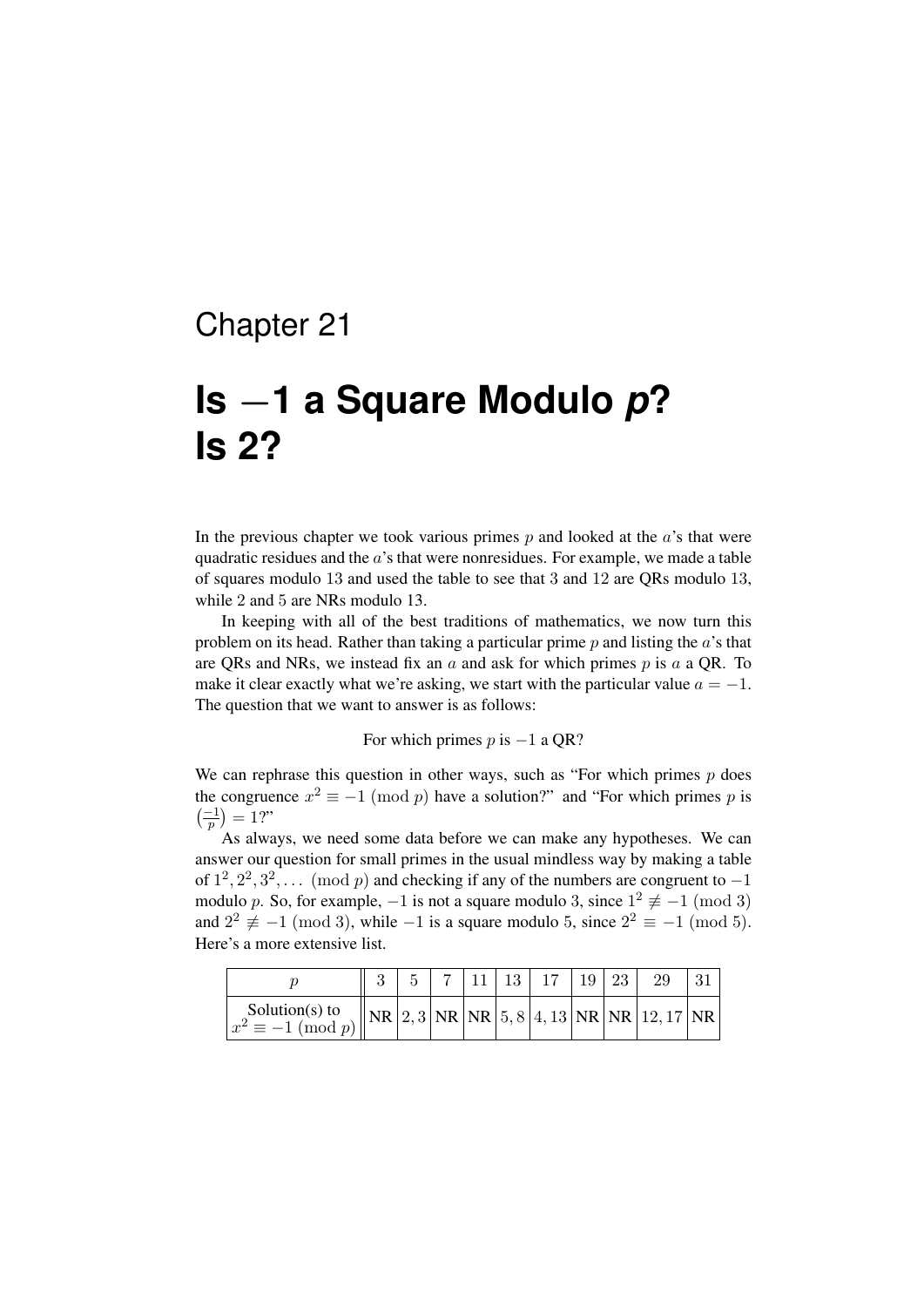Reading from this table, we compile the following data:

*−*1 is a quadratic residue for *p* = 5*,* 13*,* 17*,* 29*. −*1 is a nonresidue for *p* = 3*,* 7*,* 11*,* 19*,* 23*,* 31*.*

It's not hard to discern the pattern. If *p* is congruent to 1 modulo 4, then *−*1 seems to be a quadratic residue modulo *p*, and if *p* is congruent to 3 modulo 4, then *−*1 seems to be a nonresidue. We can express this guess using Legendre symbols,

$$
\left(\frac{-1}{p}\right) \stackrel{?}{=} \begin{cases} 1 & \text{if } p \equiv 1 \pmod{4}, \\ -1 & \text{if } p \equiv 3 \pmod{4}. \end{cases}
$$

Let's check our conjecture on the next few cases. The next two primes, 37 and 41, are both congruent to 1 modulo 4 and, sure enough,

$$
x^2 \equiv -1 \pmod{37}
$$
 has the solutions  $x \equiv 6$  and 31 (mod 37), and  
 $x^2 \equiv -1 \pmod{41}$  has the solutions  $x \equiv 9$  and 32 (mod 41).

Similarly, the next two primes 43 and 47 are congruent to 3 modulo 4, and we check that *−*1 is a nonresidue for 43 and 47. Our guess is looking good!

The tool that we use to verify our conjecture might be called the "Square Root of Fermat's Little Theorem." How, you may well ask, does one take the square root of a theorem? Recall that Fermat's Little Theorem (Chapter 9) says

$$
a^{p-1} \equiv 1 \ (\text{mod } p).
$$

We won't really be taking the square root of this theorem, of course. Instead, we take the square root of the quantity  $a^{p-1}$  and ask for its value. So we want to answer the following question:

Let 
$$
A = a^{(p-1)/2}
$$
. What is  
the value of A modulo p?

One thing is obvious. If we square *A*, then Fermat's Little Theorem tells us that

$$
A^2 = a^{p-1} \equiv 1 \pmod{p}.
$$

Hence, *p* divides  $A^2 - 1 = (A - 1)(A + 1)$ , so either *p* divides  $A - 1$  or *p* divides  $A + 1$ . (Notice how we are using Lemma 7.1, which is the property of prime numbers that we proved on page 46.) Thus  $\Lambda$  must be congruent to either  $+1$ or *−*1.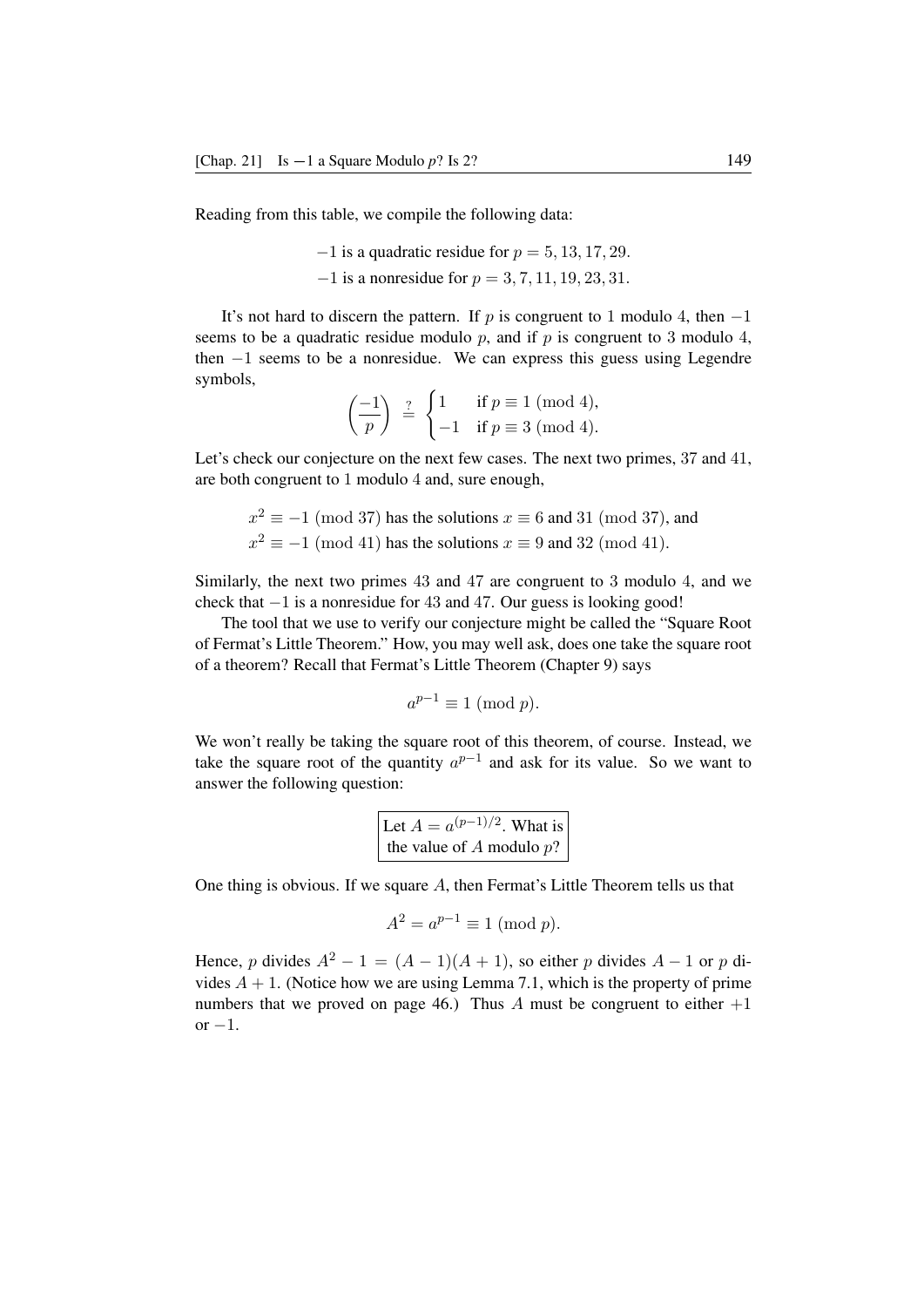|                      |                | 21<br>ΩT | 47 |                   |    | 97   173   409   499   601   941 |    |     | 1223 |
|----------------------|----------------|----------|----|-------------------|----|----------------------------------|----|-----|------|
| $\it a$              | $\Omega$<br>IJ |          | 10 | $15 \mid 33 \mid$ | 78 | 33                               | 57 | 222 | 129  |
| $A \pmod{p}$         |                |          |    |                   |    |                                  |    |     |      |
| $\underline{a}$<br>n |                |          |    |                   |    |                                  |    |     |      |

Here are a few random values of *p*, *a*, and *A*. For comparison purposes, we have also included the value of the Legendre symbol  $\left(\frac{a}{n}\right)$  $\frac{a}{p}$ ). Do you see a pattern?

It certainly appears that  $A \equiv 1 \pmod{p}$  when *a* is a quadratic residue and that  $A \equiv -1 \pmod{p}$  when *a* is a nonresidue. In other words, it looks like *A* (mod *p*) has the same value as the Legendre symbol  $\left(\frac{a}{n}\right)$  $\frac{a}{p}$ ). We use a counting argument to verify this assertion, which goes by the name of Euler's Criterion. [For an alternative proof of this important result, see Exercise 28.8(c).]

Theorem 21.1 (Euler's Criterion). *Let p be an odd prime. Then*

$$
a^{(p-1)/2} \equiv \binom{a}{p} \pmod{p}.
$$

*Proof.* Suppose first that *a* is a quadratic residue, say  $a \equiv b^2 \pmod{p}$ . Then Fermat's Little Theorem (Theorem 9.1) tells us that

$$
a^{(p-1)/2} \equiv (b^2)^{(p-1)/2} = b^{p-1} \equiv 1 \pmod{p}.
$$

Hence  $a^{(p-1)/2} \equiv \left(\frac{a}{p}\right)$  $\frac{a}{p}$  (mod *p*), which is Euler's Criterion when *a* is a quadratic residue.

We next consider the congruence

$$
X^{(p-1)/2} - 1 \equiv 0 \pmod{p}.
$$

We have just proven that every quadratic residue is a solution to this congruence, and we know from Theorem 20.1 that there are exactly  $\frac{1}{2}(p-1)$  distinct quadratic residues. We also know from the Polynomial Roots Mod *p* Theorem (Theorem 8.2 on page 60) that this polynomial congruence can have at most  $\frac{1}{2}(p-1)$  distinct solutions. Hence

{solutions to  $X^{(p-1)/2} - 1 \equiv 0 \pmod{p}$  } = {quadratic residues modulo *p*}.

Now let *a* be a nonresidue. Fermat's Little Theorem tells us that  $a^{p-1} \equiv$ 1 (mod *p*), so

$$
0 \equiv a^{p-1} - 1 \equiv (a^{(p-1)/2} - 1)(a^{(p-1)/2} + 1) \pmod{p}.
$$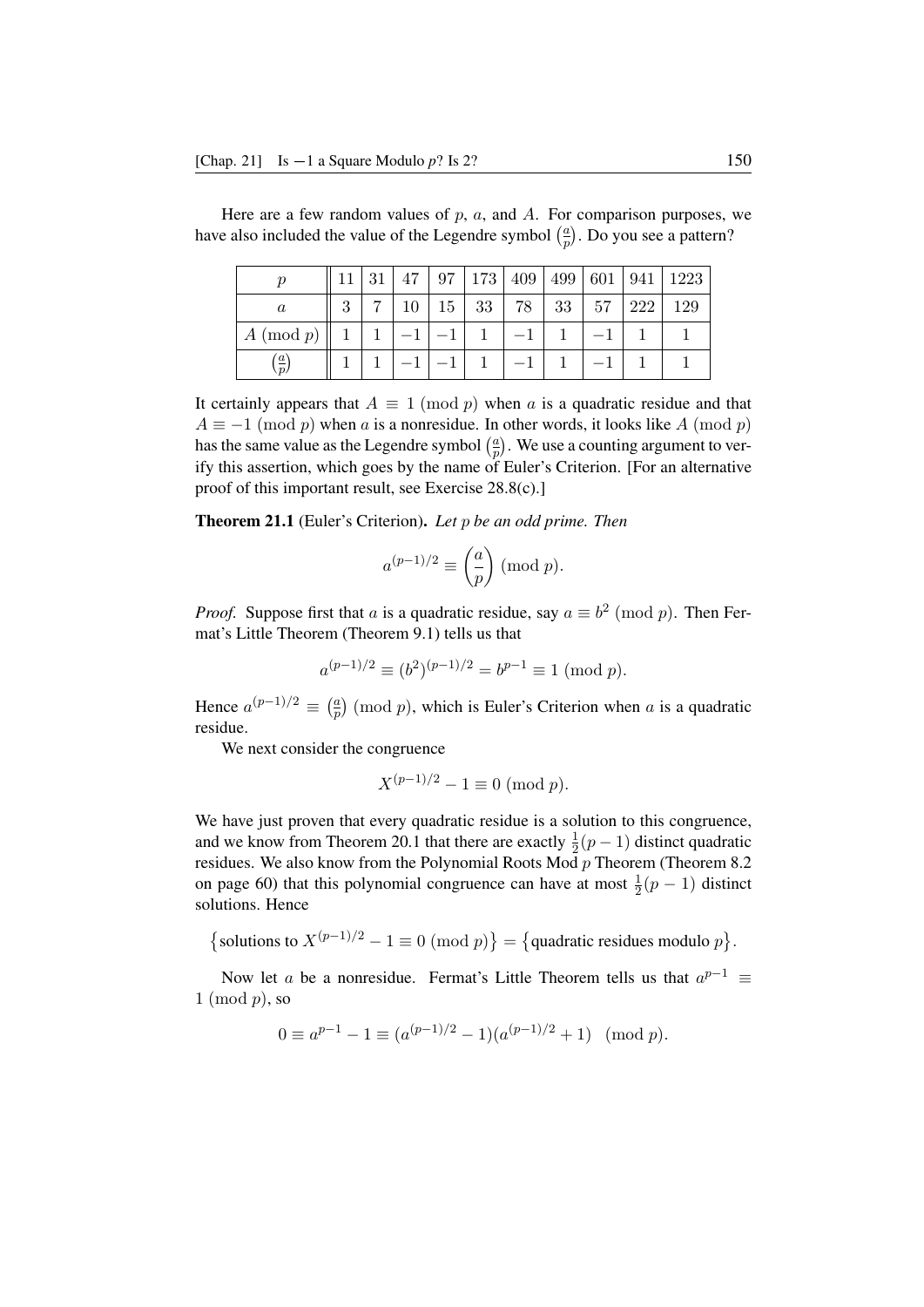The first factor is not zero modulo  $p$ , because we already showed that the solutions to  $X^{(p-1)/2} - 1 \equiv 0 \pmod{p}$  are the quadratic residues. Hence the second factor must vanish modulo *p*, so

$$
a^{(p-1)/2} \equiv -1 = \left(\frac{a}{p}\right) \pmod{p}.
$$

This shows that Euler's Criterion is also true for nonresidues.

Using Euler's Criterion, it is very easy to determine if *−*1 is a quadratic residue modulo *p*. For example, if we want to know whether *−*1 is a square modulo the prime  $p = 6911$ , we just need to compute

$$
(-1)^{(6911-1)/2} = (-1)^{3455} = -1.
$$

Euler's Criterion then tells us that

$$
\left(\frac{-1}{6911}\right) \equiv -1 \pmod{6911}.
$$

But  $\left(\frac{a}{n}\right)$  $\frac{a}{p}$ ) is always either +1 or *−*1, so in this case we must have  $\left(\frac{-1}{6911}\right) = -1$ . Hence, *−*1 is a nonresidue modulo 6911.

Similarly, for the prime  $p = 7817$  we find that

$$
(-1)^{(7817-1)/2} = (-1)^{3908} = 1.
$$

Hence,  $\left(\frac{-1}{7817}\right) = 1$ , so  $-1$  is a quadratic residue modulo 7817. Observe that, although we now know that the congruence

$$
x^2 \equiv -1 \pmod{7817}
$$

has a solution, we still don't have any efficient way to find a solution. The solutions turn out to be  $x \equiv 2564 \pmod{7817}$  and  $x \equiv 5253 \pmod{7817}$ .

As these two examples make clear, Euler's Criterion can be used to determine exactly which primes have *−*1 as a quadratic residue. This elegant result, which answers the initial question in the title of this chapter, is the first part of the Law of Quadratic Reciprocity.

Theorem 21.2 (Quadratic Reciprocity). (Part I) *Let p be an odd prime. Then*

*−*1 *is a quadratic residue modulo p if p ≡* 1 (mod 4)*, and −*1 *is a nonresidue modulo p if p ≡* 3 (mod 4)*.*

*In other words, using the Legendre symbol,*

$$
\left(\frac{-1}{p}\right) = \begin{cases} 1 & \text{if } p \equiv 1 \pmod{4}, \\ -1 & \text{if } p \equiv 3 \pmod{4}. \end{cases}
$$

 $\Box$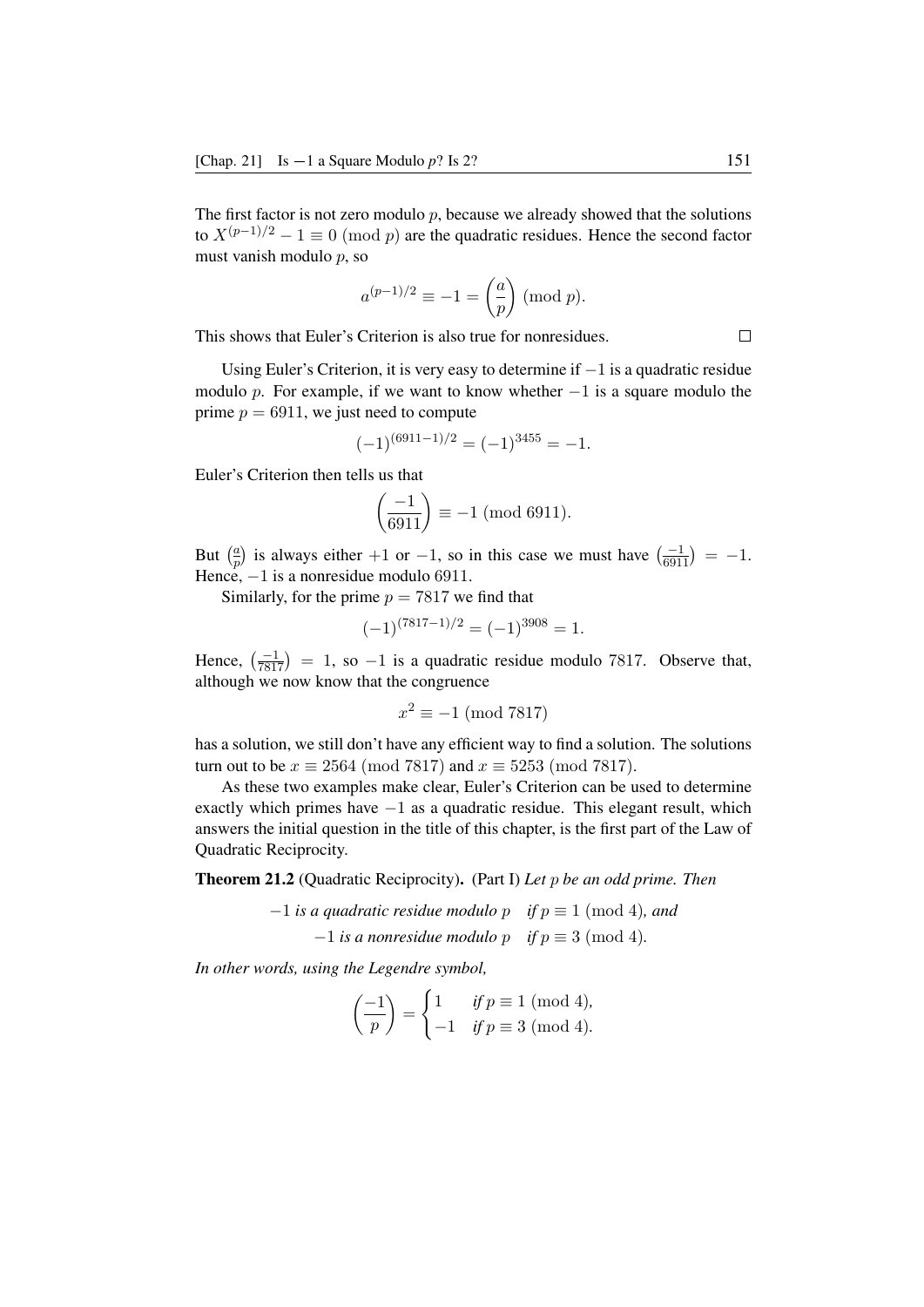*Proof.* Euler's Criterion says that

$$
(-1)^{(p-1)/2} \equiv \left(\frac{-1}{p}\right) \pmod{p}.
$$

Suppose first that  $p \equiv 1 \pmod{4}$ , say  $p = 4k + 1$ . Then

$$
(-1)^{(p-1)/2} = (-1)^{2k} = 1
$$
, so  $1 \equiv \left(\frac{-1}{p}\right) \pmod{p}$ .

But  $\left(\frac{-1}{p}\right)$  is either +1 or -1, so it must equal 1. This proves that if  $p \equiv 1 \pmod{4}$ then  $\left(\frac{-1}{p}\right) = 1$ .

Next we suppose that  $p \equiv 3 \pmod{4}$ , say  $p = 4k + 3$ . Then

$$
(-1)^{(p-1)/2} = (-1)^{2k+1} = -1
$$
, so  $-1 \equiv \left(\frac{-1}{p}\right) \pmod{p}$ .

This shows that  $\left(\frac{-1}{p}\right)$  must equal  $-1$ , which completes the proof of Quadratic Reciprocity (Part I).

We can use the first part of Quadratic Reciprocity to answer a question left over from Chapter 12. As you may recall, we showed that there are infinitely many primes that are congruent to 3 modulo 4, but we left unanswered the analogous question for primes congruent to 1 modulo 4.

Theorem 21.3 (Primes 1 (Mod 4) Theorem). *There are infinitely many primes that are congruent to 1 modulo 4.*

*Proof.* Suppose we are given a list of primes  $p_1, p_2, \ldots, p_r$ , all of which are congruent to 1 modulo 4. We are going to find a new prime, not in our list, that is congruent to 1 modulo 4. Repeating this process gives a list of any desired length.

Consider the number

$$
A = (2p_1p_2\cdots p_r)^2 + 1.
$$

We know that *A* can be factored into a product of primes, say

$$
A=q_1q_2\cdots q_s.
$$

It is clear that  $q_1, q_2, \ldots, q_s$  are not in our original list, since none of the  $p_i$ 's divide *A*. So all we need to do is show that at least one of the  $q_i$ 's is congruent to 1 modulo 4. In fact, we'll see that all of them are.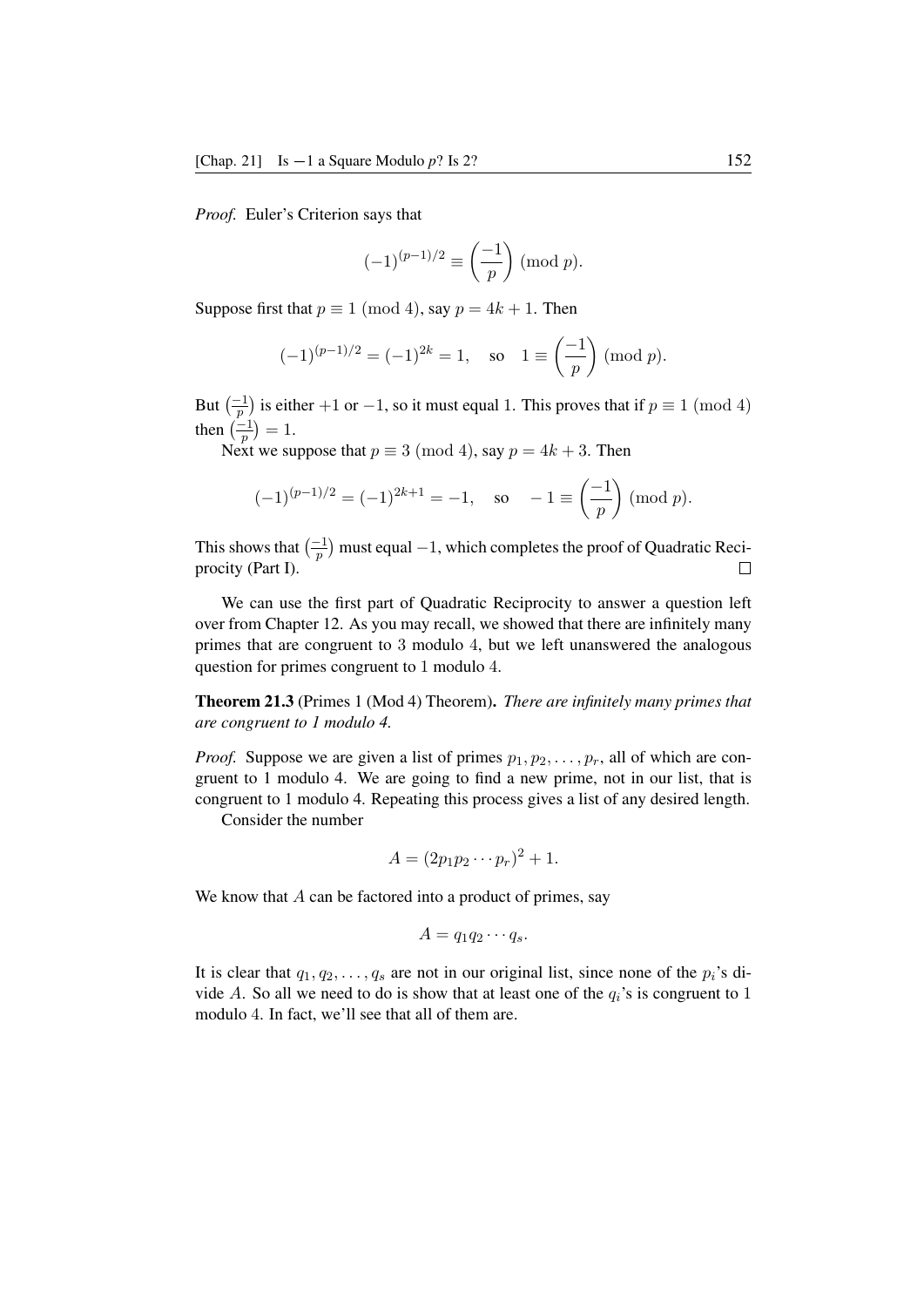First we note that *A* is odd, so all the  $q_i$ 's are odd. Next, each  $q_i$  divides *A*, so

$$
(2p_1p_2\cdots p_r)^2 + 1 = A \equiv 0 \; (\text{mod } q_i).
$$

This means that  $x = 2p_1p_2 \cdots p_r$  is a solution to the congruence

$$
x^2 \equiv -1 \pmod{q_i},
$$

so *−*1 is a quadratic residue modulo *q<sup>i</sup>* . Now Quadratic Reciprocity tells us that  $q_i \equiv 1 \pmod{4}$ .  $\Box$ 

We can use the procedure described in this proof to produce a list of primes that are congruent to 1 modulo 4. Thus, if we start with  $p_1 = 5$ , then we form  $A = (2p_1)^2 + 1 = 101$ , so our second prime is  $p_2 = 101$ . Then

$$
A = (2p_1p_2)^2 + 1 = 1020101,
$$

which is again prime, so our third prime is  $p_3 = 1020101$ . We'll go one more step,

$$
A = (2p_1p_2p_3)^2 + 1
$$
  
= 1061522231810040101  
= 53 \cdot 1613 \cdot 12417062216309.

Notice that all the primes 53, 1613, and 12417062216309 are congruent to 1 modulo 4, just as predicted by the theory.

Having successfully answered the first question in the title of this chapter, we move on to the second question and consider  $a = 2$ , the "oddest" of all primes. Just as we did with  $a = -1$ , we are looking for some simple characterization for the primes *p* such that 2 is a quadratic residue modulo *p*. Can you find the pattern in the following data, where the line labeled  $x^2 \equiv 2$  gives the solutions to  $x^2 \equiv 2 \pmod{p}$  if 2 is a quadratic residue modulo *p* and is marked NR if 2 is a nonresidue?

| $\boldsymbol{p}$                                                                                                                | 3  | $\overline{5}$ | $7^{\circ}$ | 11                                    | 13  | 17  | $\mid$ 19      | 23      | 29  | 31                                                         |
|---------------------------------------------------------------------------------------------------------------------------------|----|----------------|-------------|---------------------------------------|-----|-----|----------------|---------|-----|------------------------------------------------------------|
| $ x^2\equiv 2   \text{ NR} $                                                                                                    |    | NR             |             | 3,4   NR   NR   6,11   NR   5,18   NR |     |     |                |         |     | 8,23                                                       |
|                                                                                                                                 |    |                |             |                                       |     |     |                |         |     |                                                            |
| $\boldsymbol{p}$                                                                                                                | 37 | 41             |             | 43   47   53                          |     | 59  | $\mid 61 \mid$ | 67      | -71 | 73                                                         |
| $ x^2 \equiv 2   \text{ NR }  17,24   \text{ NR }  7,40 \text{ NR }  \text{ NR }  \text{NR } \text{ NR }  12,59 \text{ 32,41 }$ |    |                |             |                                       |     |     |                |         |     |                                                            |
|                                                                                                                                 |    |                |             |                                       |     |     |                |         |     |                                                            |
| $\boldsymbol{p}$                                                                                                                | 79 | 83             | 89          | 97                                    | 101 | 103 |                | 107 109 | 113 | 127                                                        |
| $ x^2 \equiv 2  9, 70 $                                                                                                         |    | <b>NR</b>      |             |                                       |     |     |                |         |     | $ 25, 64 14, 83 $ NR $ 38, 65 $ NR   NR $ 51, 62 16, 111 $ |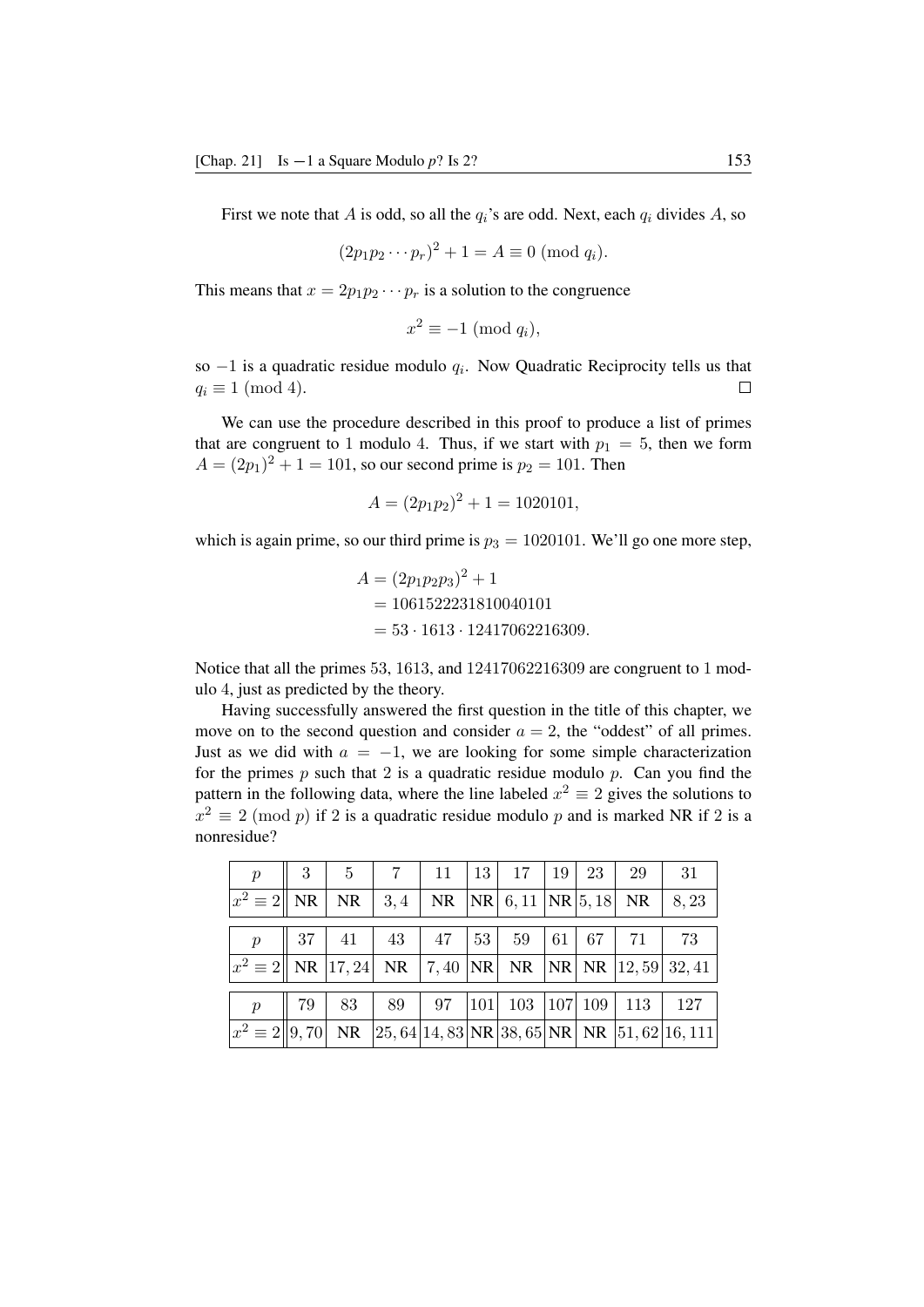Here's the list of primes separated according to whether 2 is a residue or a nonresidue.

> is a quadratic residue for *p* = 7*,* 17*,* 23*,* 31*,* 41*,* 47*,* 71*,* 73*, ,* 89*,* 97*,* 103*,* 113*,* 127 is a nonresidue for *p* = 3*,* 5*,* 11*,* 13*,* 19*,* 29*,* 37*,* 43*,* 53*,* 59*, ,* 67*,* 83*,* 101*,* 107*,* 109

For  $a = -1$ , it turned out that the congruence class of p modulo 4 was crucial. Is there a similar pattern if we reduce these two lists of primes modulo 4? Here's what happens if we do.

7*,* 17*,* 23*,* 31*,* 41*,* 47*,* 71*,* 73*,* 79*,* 89*,* 97*,* 103*,* 113*,* 127 *≡* 3*,* 1*,* 3*,* 3*,* 1*,* 3*,* 3*,* 1*,* 3*,* 1*,* 1*,* 3*,* 1*,* 3 (mod 4)*,* 3*,* 5*,* 11*,* 13*,* 19*,* 29*,* 37*,* 43*,* 53*,* 59*,* 61*,* 67*,* 83*,* 101*,* 107*,* 109 *≡* 3*,* 1*,* 3*,* 1*,* 3*,* 1*,* 1*,* 3*,* 1*,* 3*,* 1*,* 3*,* 3*,* 1*,* 3*,* 1 (mod 4)*.*

This doesn't look too promising. Maybe we should try reducing modulo 3.

7*,* 17*,* 23*,* 31*,* 41*,* 47*,* 71*,* 73*,* 79*,* 89*,* 97*,* 103*,* 113*,* 127 *≡* 1*,* 2*,* 2*,* 1*,* 2*,* 2*,* 2*,* 1*,* 1*,* 2*,* 1*,* 1*,* 2*,* 1 (mod 3) 3*,* 5*,* 11*,* 13*,* 19*,* 29*,* 37*,* 43*,* 53*,* 59*,* 61*,* 67*,* 83*,* 101*,* 107*,* 109 *≡* 0*,* 2*,* 2*,* 1*,* 1*,* 2*,* 1*,* 1*,* 2*,* 2*,* 1*,* 1*,* 2*,* 2*,* 2*,* 1 (mod 3)*.*

This doesn't look any better. Let's make one more attempt before we give up. What happens if we reduce modulo 8?

$$
7, 17, 23, 31, 41, 47, 71, 73, 79, 89, 97, 103, 113, 127
$$
  
\n
$$
\equiv 7, 1, 7, 7, 1, 7, 1, 7, 1, 1, 7, 1, 7
$$
 (mod 8)  
\n
$$
3, 5, 11, 13, 19, 29, 37, 43, 53, 59, 61, 67, 83, 101, 107, 109
$$
  
\n
$$
\equiv 3, 5, 3, 5, 3, 5, 3, 5, 3, 5, 3, 5, 3, 5, 3, 5, 3, 5, 3, 5, 6
$$
 (mod 8)

Eureka! It surely can't be a coincidence that the first line is all 1's and 7's and the second line is all 3's and 5's. This suggests the general rule that 2 is a quadratic residue modulo *p* if *p* is congruent to 1 or 7 modulo 8 and that 2 is a nonresidue if *p* is congruent to 3 or 5 modulo 8. In terms of Legendre symbols, we would write

$$
\binom{2}{p} \stackrel{?}{=} \begin{cases} 1 & \text{if } p \equiv 1 \text{ or } 7 \pmod{8}, \\ -1 & \text{if } p \equiv 3 \text{ or } 5 \pmod{8}. \end{cases}
$$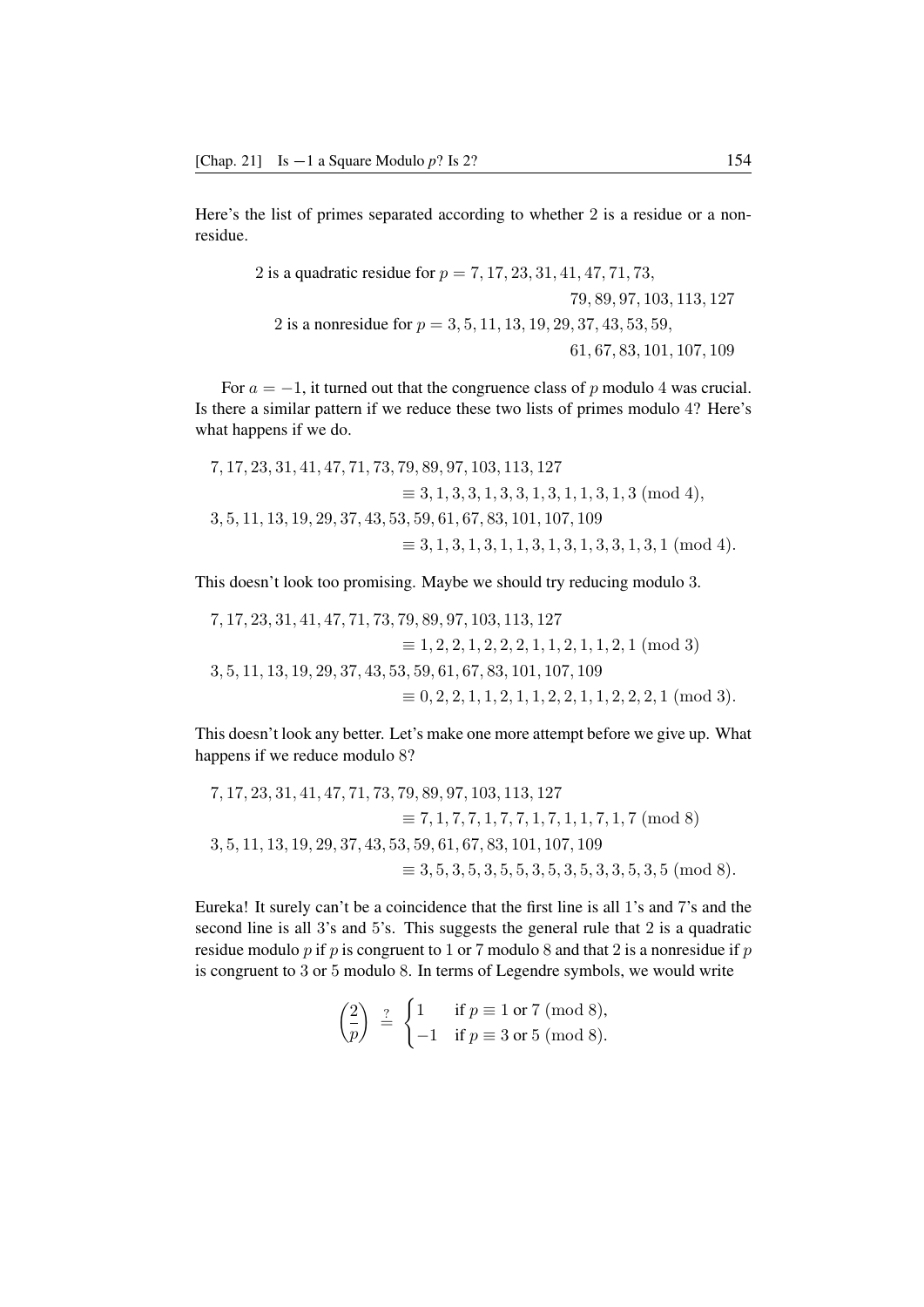Can we use Euler's Criterion to verify our guess? Unfortunately, the answer is no, or at least not in any obvious way, since there doesn't seem to be an easy method to calculate 2 (*p−*1)*/*2 (mod *p*). However, if you go back and examine our proof of Fermat's Little Theorem in Chapter 9, you'll see that we took the numbers 1*,* 2*, . . . , p −* 1, multiplied each one by *a*, and then multiplied them all together. This gave us a factor of  $a^{p-1}$  to pull out. In order to use Euler's Criterion, we only want  $\frac{1}{2}(p-1)$  factors of *a* to pull out, so rather than starting with all of the numbers from 1 to *p*, we just take the numbers from 1 to  $\frac{1}{2}(p-1)$ . We illustrate this idea, which is due to Gauss, to determine if 2 is a quadratic residue modulo 13.

We begin with half the numbers from 1 to 12: 1*,* 2*,* 3*,* 4*,* 5*,* 6. If we multiply each by 2 and then multiply them together, we get

$$
2 \cdot 4 \cdot 6 \cdot 8 \cdot 10 \cdot 12 = (2 \cdot 1)(2 \cdot 2)(2 \cdot 3)(2 \cdot 4)(2 \cdot 5)(2 \cdot 6)
$$
  
=  $2^{6} \cdot 1 \cdot 2 \cdot 3 \cdot 4 \cdot 5 \cdot 6$   
=  $2^{6} \cdot 6!$ .

Notice the factor of  $2^6 = 2^{(13-1)/2}$ , which is the number we're really interested in.

Gauss's idea is to take the numbers 2*,* 4*,* 6*,* 8*,* 10*,* 12 and reduce each of them modulo 13 to get a number lying between *−*6 and 6. The first three stay the same, but we need to subtract 13 from the last three to get them into this range. Thus,

 $2 \equiv 2 \pmod{13}$   $4 \equiv 4 \pmod{13}$   $6 \equiv 6 \pmod{13}$ <br> $8 \equiv -5 \pmod{13}$   $10 \equiv -3 \pmod{13}$   $12 \equiv -1 \pmod{13}$  $12 \equiv -1 \pmod{13}$ .

Multiplying these numbers together, we find that

$$
2 \cdot 4 \cdot 6 \cdot 8 \cdot 10 \cdot 12 \equiv 2 \cdot 4 \cdot 6 \cdot (-5) \cdot (-3) \cdot (-1)
$$

$$
\equiv (-1)^3 \cdot 2 \cdot 4 \cdot 6 \cdot 5 \cdot 3 \cdot 1
$$

$$
\equiv -6! \text{ (mod 13)}.
$$

Equating these two values of  $2 \cdot 4 \cdot 6 \cdot 8 \cdot 10 \cdot 12 \pmod{13}$ , we see that

$$
2^6 \cdot 6! \equiv -6! \pmod{13}.
$$

This implies that  $2^6 \equiv -1 \pmod{13}$ , so Euler's Criterion tells us that 2 is a nonresidue modulo 13.

Let's briefly use the same ideas to check if 2 is a quadratic residue modulo 17. We take the numbers from 1 to 8, multiply each by 2, multiply them together, and calculate the product in two different ways. The first way gives

$$
2 \cdot 4 \cdot 6 \cdot 8 \cdot 10 \cdot 12 \cdot 14 \cdot 16 = 2^8 \cdot 8!
$$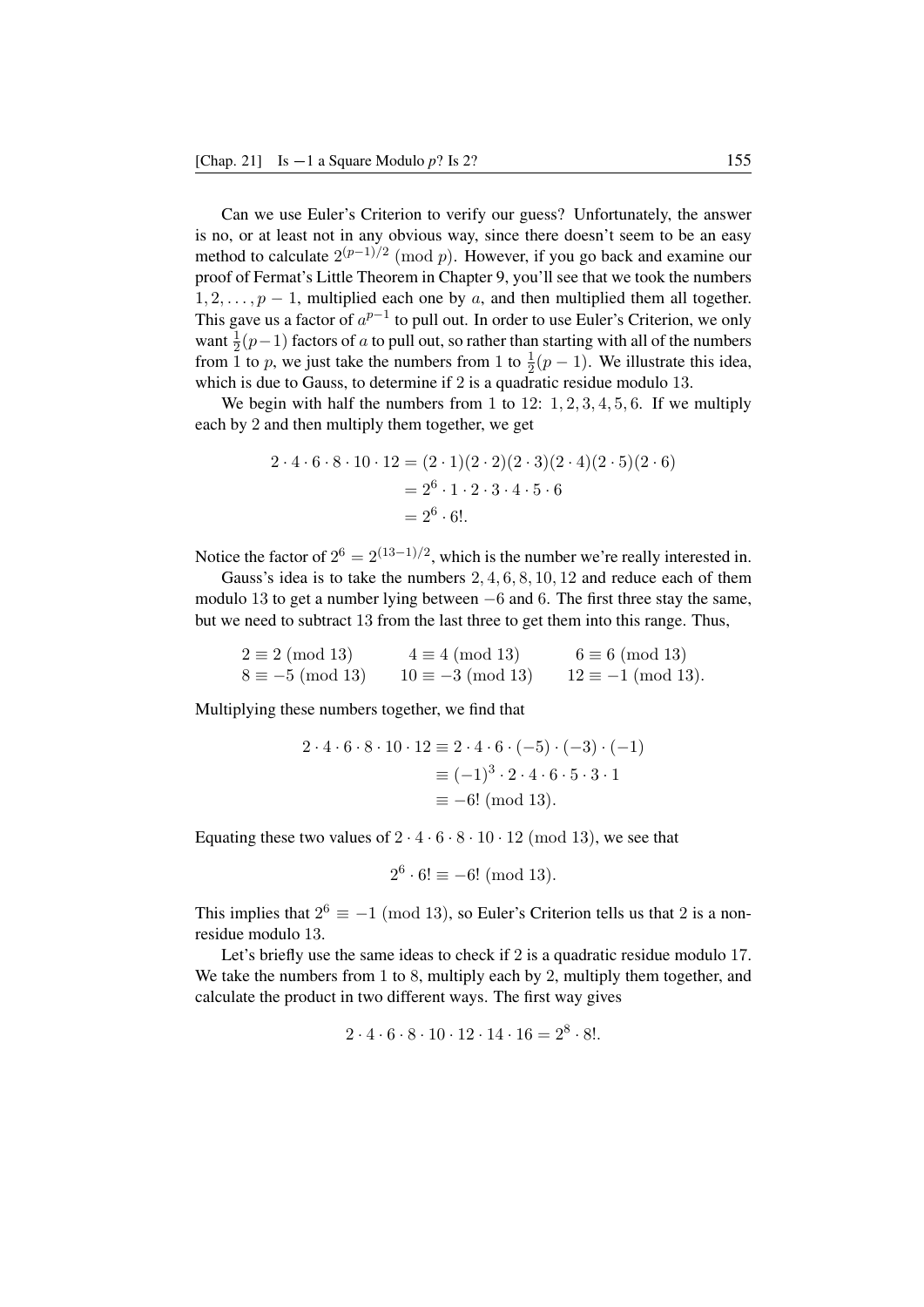For the second way, we reduce modulo 17 to bring the numbers into the range from *−*8 to 8. Thus,

 $2 \equiv 2 \pmod{17}$   $4 \equiv 4 \pmod{17}$   $6 \equiv 6 \pmod{17}$ <br> $8 \equiv 8 \pmod{17}$   $10 \equiv -7 \pmod{17}$   $12 \equiv -5 \pmod{17}$  $8 \equiv 8 \pmod{17}$   $10 \equiv -7 \pmod{17}$   $12 \equiv -5 \pmod{17}$ <br> $14 \equiv -3 \pmod{17}$   $16 \equiv -1 \pmod{17}$ .  $16 \equiv -1 \pmod{17}$ .

Multiplying these together gives

$$
2 \cdot 4 \cdot 6 \cdot 8 \cdot 10 \cdot 12 \cdot 14 \cdot 16 \equiv 2 \cdot 4 \cdot 6 \cdot 8 \cdot (-7) \cdot (-5) \cdot (-3) \cdot (-1)
$$

$$
\equiv (-1)^4 \cdot 8! \text{ (mod 17)}.
$$

Therefore,  $2^8 \cdot 8! \equiv (-1)^4 \cdot 8! \pmod{17}$ , so  $2^8 \equiv 1 \pmod{17}$ , and hence 2 is a quadratic residue modulo 17.

Now let's think about Gauss's method a little more generally. Let *p* be any odd prime. To make our formulas simpler, we let

$$
P = \frac{p-1}{2}.
$$

We start with the even numbers  $2, 4, 6, \ldots, p-1$ . Multiplying them together and factoring out a 2 from each number gives

$$
2 \cdot 4 \cdot 6 \cdots (p-1) = 2^{(p-1)/2} \cdot 1 \cdot 2 \cdot 3 \cdots \frac{p-1}{2} = 2^P \cdot P!.
$$

The next step is to take the list  $2, 4, 6, \ldots, p-1$  and reduce each number modulo *p* so that it lies in the range from *−P* to *P*, that is, between *−*(*p −* 1)*/*2 and (*p −* 1)*/*2. The first few numbers won't change, but at some point in the list we'll start hitting numbers that are larger than  $(p-1)/2$ , and each of these large numbers needs to have *p* subtracted from it. Notice that the number of minus signs introduced is exactly the number of times we need to subtract *p*. In other words,

Number of minus signs = 
$$
\begin{pmatrix} \text{Number of integers in the list} \\ 2, 4, 6, ..., (p-1) \\ \text{that are larger than } \frac{1}{2}(p-1) \end{pmatrix}.
$$

The following illustration may help to explain this procedure.

$$
2 \cdot 4 \cdot 6 \cdot 8 \cdot 10 \cdot 12 \cdots \bigg| \underbrace{\cdots (p-5) \cdot (p-3) \cdot (p-1)}_{\text{Numbers } \leq (p-1)/2}
$$
\n
$$
\underbrace{\cdots (p-5) \cdot (p-3) \cdot (p-1)}_{\text{Numbers } > (p-1)/2.}
$$
\n
$$
\underbrace{\qquad \qquad \text{Numbers }}_{\text{need to subtract } p \text{ from each.}}
$$

Comparing the two products, we get

 $2^P \cdot P! = 2 \cdot 4 \cdot 6 \cdots (p-1) \equiv (-1)^{(\text{number of minus signs})} \cdot P! \pmod{p},$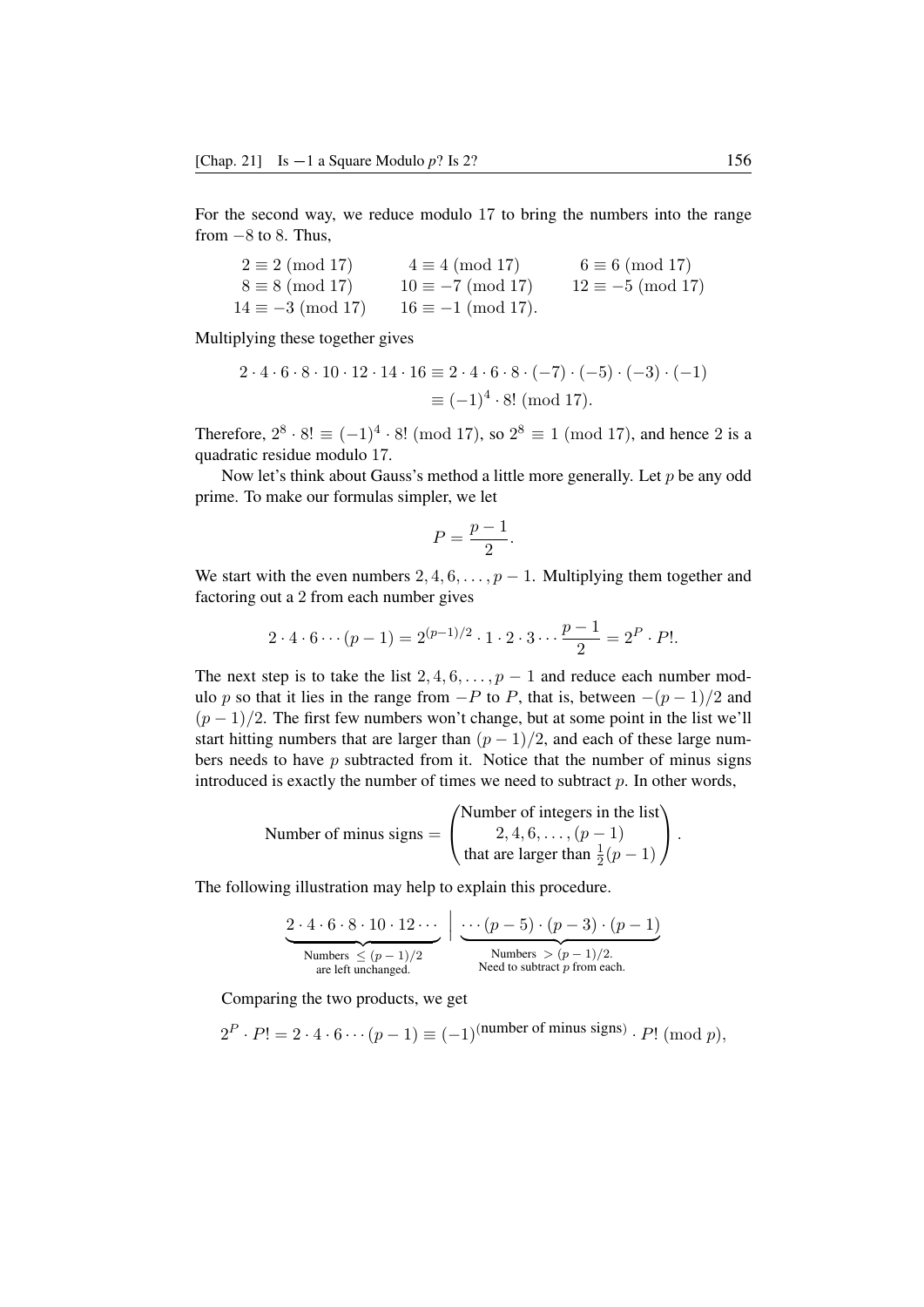so canceling *P*! from each side gives the fundamental formula

 $2^{(p-1)/2} \equiv (-1)^{(\text{number of minus signs})} \pmod{p}.$ 

Using this formula, it is easy to verify our earlier guess, thereby answering the second question in the chapter title.

Theorem 21.4 (Quadratic Reciprocity). (Part II) *Let p be an odd prime. Then* 2 *is a quadratic residue modulo p if p is congruent to* 1 *or* 7 *modulo* 8*, and* 2 *is a nonresidue modulo p if p is congruent to* 3 *or* 5 *modulo* 8*. In terms of the Legendre symbol,*

$$
\begin{pmatrix} 2 \\ \overline{p} \end{pmatrix} = \begin{cases} 1 & \text{if } p \equiv 1 \text{ or } 7 \text{ (mod 8)}, \\ -1 & \text{if } p \equiv 3 \text{ or } 5 \text{ (mod 8)}. \end{cases}
$$

*Proof.* There are actually four cases to consider, depending on the value of p modulo 8. We do two of them and leave the other two for you to do.

We start with the case that  $p \equiv 3 \pmod{8}$ , say  $p = 8k + 3$ . We need to list the numbers 2, 4, . . . , *p* − 1 and determine how many of them are larger than  $\frac{1}{2}(p-1)$ . In this case,  $p - 1 = 8k + 2$  and  $\frac{1}{2}(p - 1) = 4k + 1$ , so the cutoff is as indicated in the following diagram:

$$
2\cdot 4\cdot 6\cdots 4k \quad \Big|\quad (4k+2)\cdot (4k+4)\cdots (8k+2).
$$

We need to count how many numbers there are to the right of the vertical bar. In other words, how many even numbers are there between  $4k + 2$  and  $8k + 2$ ? The answer is  $2k + 1$ . (If this isn't clear to you, try a few values for k and you'll see why it's correct.) This shows that there are  $2k + 1$  minus signs, so the fundamental formula given above tells us that

$$
2^{(p-1)/2} \equiv (-1)^{2k+1} \equiv -1 \pmod{p}.
$$

Now Euler's Criterion says that 2 is a nonresidue, so we have proved that 2 is a nonresidue for any prime *p* that is congruent to 3 modulo 8.

Next let's look at the primes that are congruent to 7 modulo 8, say  $p = 8k + 7$ . Now the even numbers 2, 4, ...,  $p-1$  are the numbers from 2 to  $8k + 6$ , and the midpoint is  $\frac{1}{2}(p-1) = 4k + 3$ . The cutoff in this case is

$$
2 \cdot 4 \cdot 6 \cdots (4k+2) \quad (4k+4) \cdot (4k+6) \cdots (8k+6).
$$

There are exactly  $2k + 2$  numbers to the right of the vertical bar, so we get  $2k + 2$ minus signs. This yields

$$
2^{(p-1)/2} \equiv (-1)^{2k+2} \equiv 1 \pmod{p},
$$

so Euler's Criterion tells us that 2 is a quadratic residue. This proves that 2 is a quadratic residue for any prime *p* that is congruent to 7 modulo 8. $\Box$